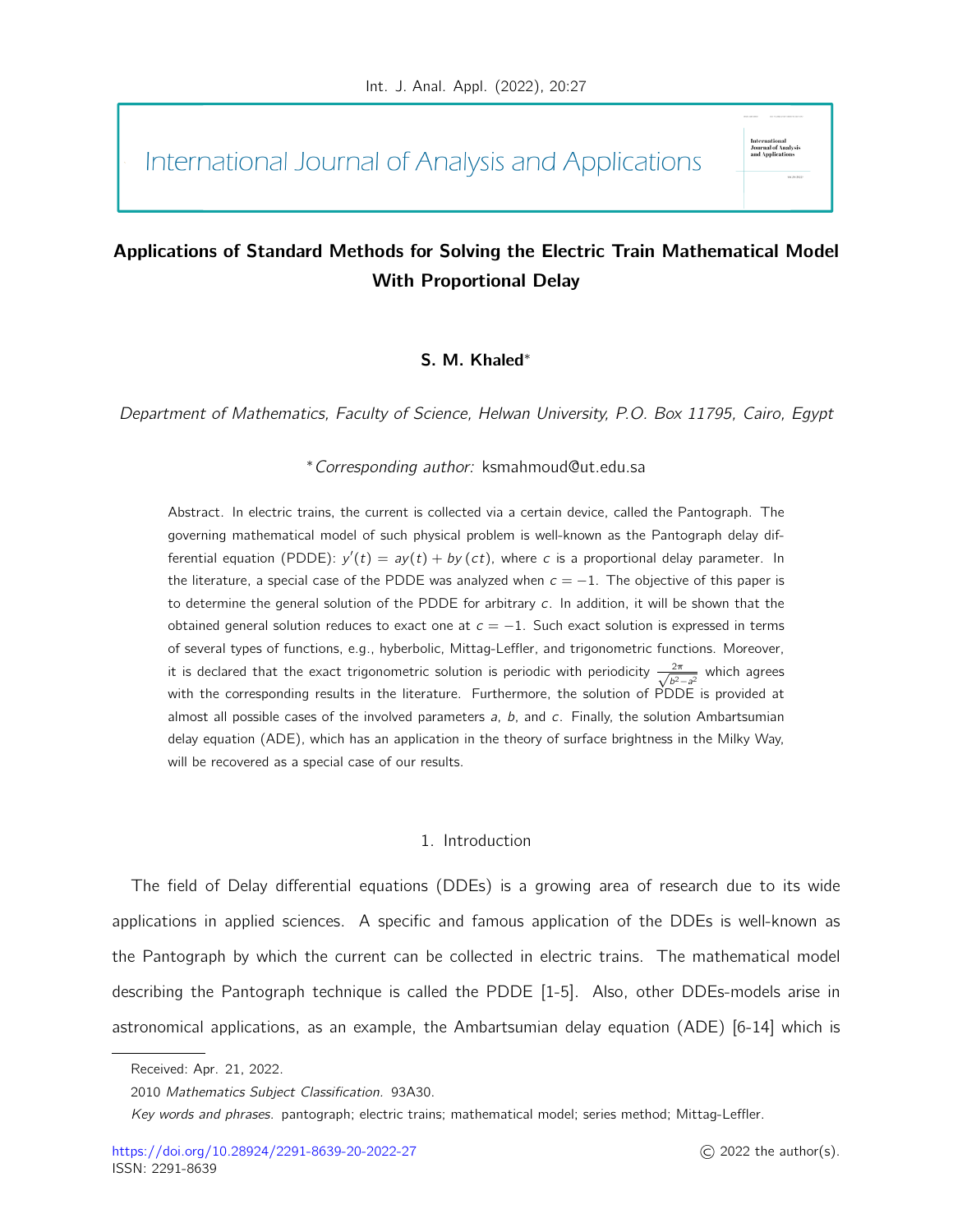essential in studying the brightness in the Milky Way. To author's knowledge, there are no standard methods to solve DDEs in contrast to the Ordinary differential equations (ODEs). For examples, the simple ODE  $y'(t) = ay(t)$  can be easily solved via applying the separation technique, while the simple DDE  $y'(t) = ay(\omega t)$   $(\omega \neq 1)$  or  $y'(t) = ay(t - \sigma)$   $(\sigma \in \mathbb{R})$  can't be solved neither by the separation technique nor by the other standard methods that dealing with ODEs. On the other hand, the DDEs can be viewed as a generalization of the ODEs because of the existing of delay parameters. For illustration, the DDEs  $y'(t) = ay(\omega t)$  and  $y'(t) = ay(t - \sigma)$  reduces to the ordinary version  $y'(t) = ay(t)$  when  $\omega = 1$  and  $\sigma = 0$ , respectively. In this paper, an extended version of the above DDEs in the form [15-19]:

$$
y'(t) = ay(t) + by (ct), \quad y(0) = \lambda,
$$
\n(1)

is to be analyzed for reals a, b,  $\lambda$ , and c. The model (1) is well-known in the literature [15-19] and called the PDDE.

This model reduces to the ADE [6-14]];  $y'(t) = -y(t) + \frac{1}{q}y\left(\frac{t}{q}\right)$  $\left(\frac{t}{q}\right)$ ,  $y(0) = \lambda$  at the particular values  $a = -1$  and  $b = c = \frac{1}{a}$  $\frac{1}{q}$   $(q > 1)$ . This last model and its several generalizations have been addressed by numerous researchers [6-14, 20, 21]. In Ref. [22], the special case of the PDDE, i.e.,  $y'(t) = ay(t) + by (-t)$   $(c = -1)$  has been solved. The main purpose of this work is to obtain the solution of the PDDE at arbitrary  $c$ . Our analysis is based on the standard series method (SSM) and the Maclaurin series expansion (MSE). Our results will also be used to derive previous results in the literature as special cases of ours. The convergence of the obtained series will also be addressed.

### 2. Solution by SSM

Based on the SSM, the solution of Eq. (1) is assumed as

$$
y(t) = \sum_{n=0}^{\infty} d_n t^n.
$$
 (2)

From Eq. (3) and Eq. (1), it then follows

$$
\sum_{n=1}^{\infty} n d_n t^{n-1} = a \sum_{n=0}^{\infty} d_n t^n + b \sum_{n=0}^{\infty} d_n c^n t^n,
$$
\n(3)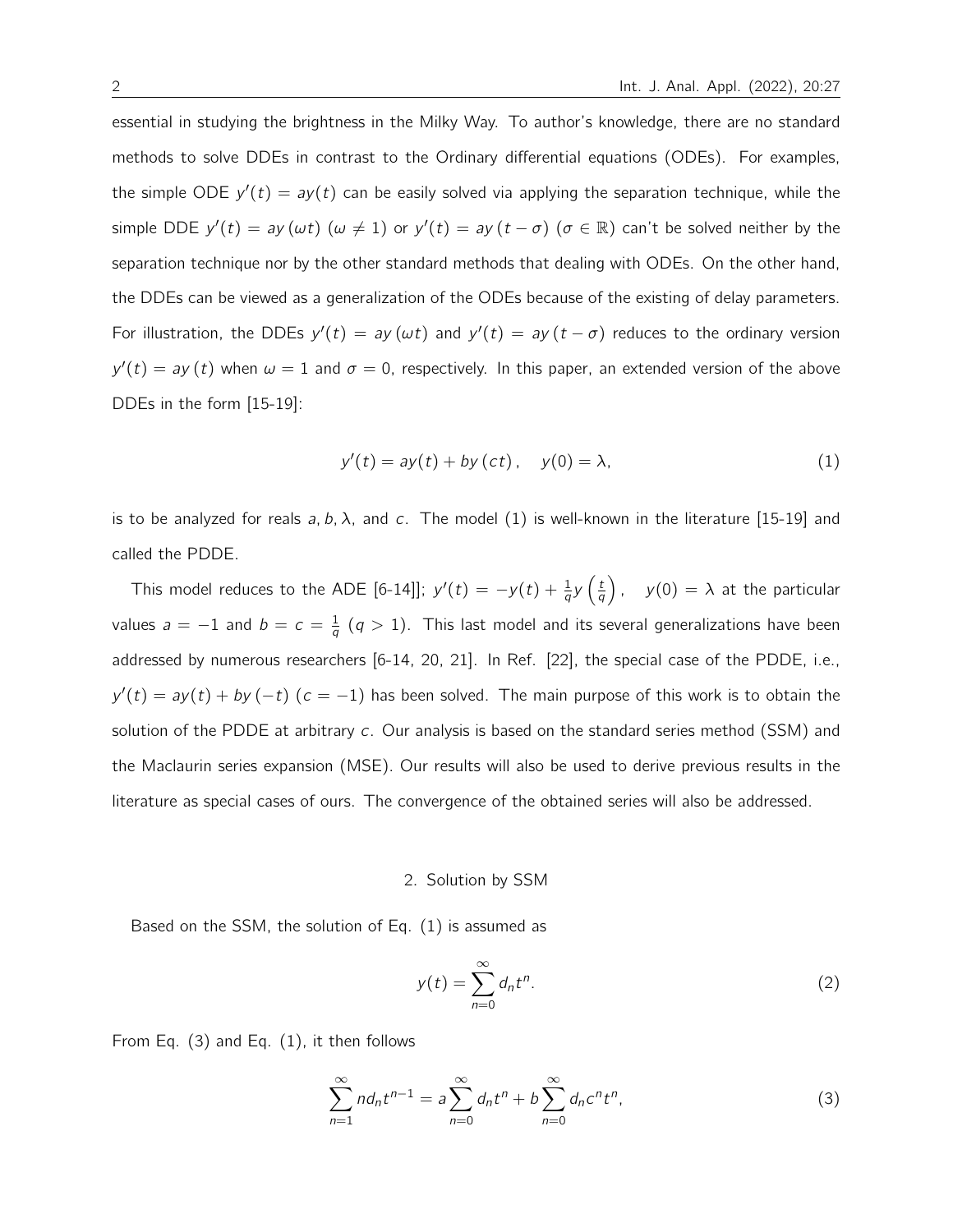i.e.,

$$
\sum_{n=0}^{\infty} (n+1)d_{n+1}t^n = \sum_{n=0}^{\infty} (a+bc^n) d_n t^n,
$$
\n(4)

which yields

$$
\sum_{n=0}^{\infty} \left[ (n+1)d_{n+1} - (a+bc^n) d_n \right] t^n = 0.
$$
 (5)

Therefore

$$
d_{n+1} = \left(\frac{a + bc^n}{n+1}\right) d_n, \qquad n \ge 0.
$$
 (6)

Accordingly,

$$
d_1 = \frac{1}{1!} (a + b) d_0,
$$
  
\n
$$
d_2 = \frac{1}{2} (a + bc) d_1 = \frac{1}{2} (a + b) (a + bc) d_0 = \frac{1}{2!} \prod_{k=0}^{1} (a + bc^k) d_0,
$$
  
\n
$$
d_3 = \frac{1}{3} (a + bc^2) d_2 = \frac{1}{6} (a + b) (a + bc) (a + bc^2) d_0 = \frac{1}{3!} \prod_{k=0}^{2} (a + bc^k) d_0,
$$
  
\n
$$
d_4 = \frac{1}{4} (a + bc^3) d_3 = \frac{1}{24} (a + b) (a + bc) (a + bc^2) (a + bc^3) d_0 = \frac{1}{4!} \prod_{k=0}^{3} (a + bc^k) d_0,
$$
  
\n
$$
\vdots
$$
  
\n
$$
d_n = \frac{1}{n!} (a + b) (a + bc) \dots (a + bc^{n-2}) (a + bc^{n-1}) d_0 = \frac{1}{n!} \prod_{k=0}^{n-1} (a + bc^k) d_0.
$$
  
\n(7)

Hence

$$
y(t) = d_0 + \sum_{n=1}^{\infty} d_n t^n,
$$
  
=  $d_0 + \sum_{n=1}^{\infty} \frac{1}{n!} \prod_{k=0}^{n-1} (a + bc^k) d_0 t^n,$   
=  $d_0 \left[ 1 + \sum_{n=1}^{\infty} \prod_{k=0}^{n-1} (a + bc^k) \frac{t^n}{n!} \right].$  (8)

Applying the initial condition  $y(0) = \lambda$ , yields

$$
y(t) = \lambda \left[ 1 + \sum_{n=1}^{\infty} \frac{t^n}{n!} \prod_{k=0}^{n-1} (a + bc^k) \right].
$$
 (9)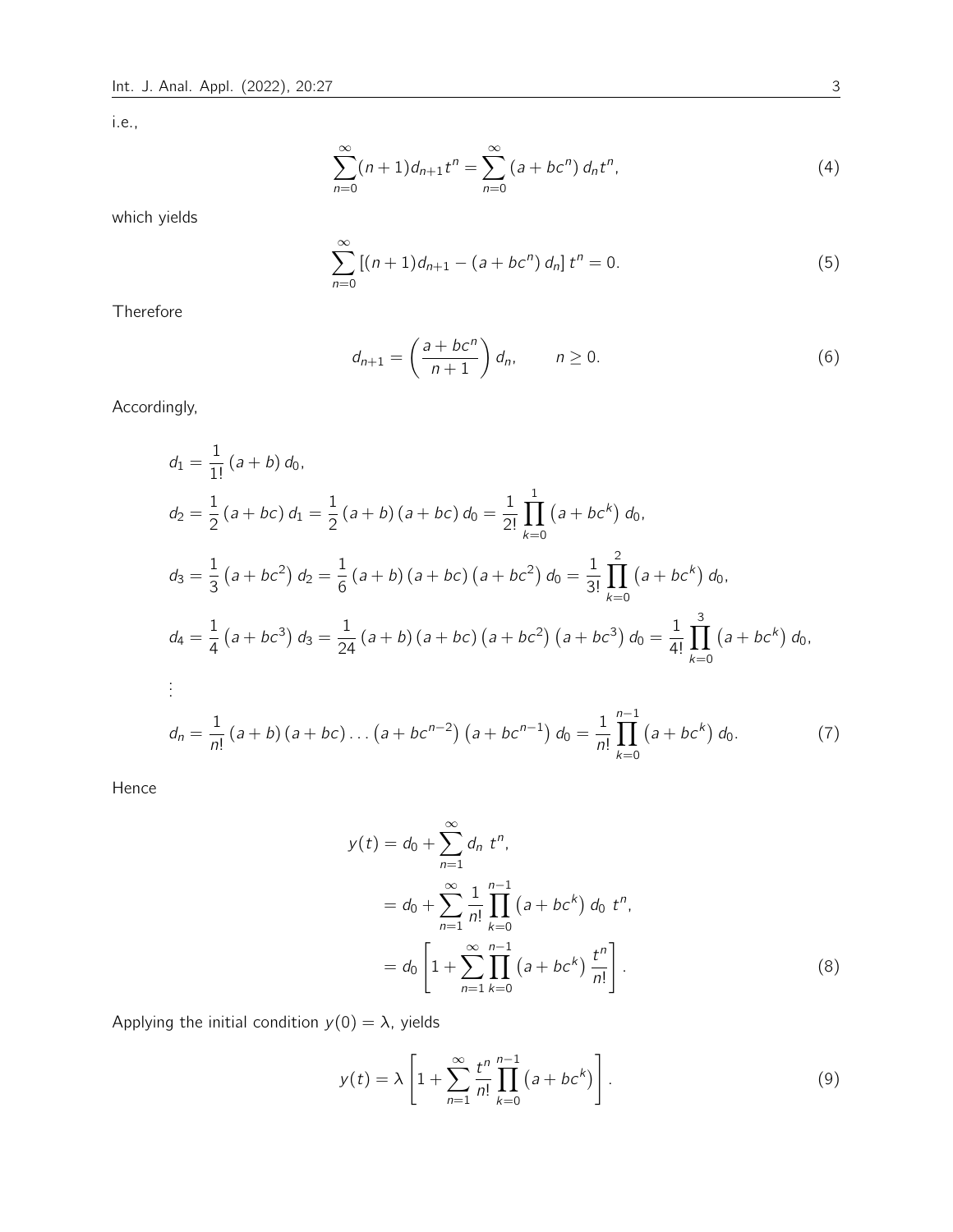3. Solution by the MSE

According to the MSE, we have

$$
y(t) = \sum_{n=0}^{\infty} \frac{y^{(n)}(0)}{n!} t^n.
$$
 (10)

At  $t = 0$ , we get from Eq. (1) that

$$
y^{(1)}(0) = ay(0) + by(0) = \lambda (a+b).
$$
 (11)

Differentiating Eq.  $(11)$  w.r.t. to t, then

$$
y^{(2)}(t) = ay^{(1)}(t) + bcy^{(1)}(ct),
$$
\n(12)

and hence,

$$
y^{(2)}(0) = (a + bc)y^{(1)}(0) = \lambda (a + b) (a + bc).
$$
 (13)

Similarly, we have from Eq. (13) that

$$
y^{(3)}(t) = ay^{(2)}(t) + bc^2 y^{(2)}(ct).
$$
 (14)

Accordingly,

$$
y^{(3)}(0) = (a + bc^2) y^{(2)}(0) = \lambda (a + b) (a + bc) (a + bc^2).
$$
 (15)

Repeating this procedure  $n$ -times, we get

$$
y^{(n)}(0) = \lambda (a+b) (a+bc) (a+bc^2) \dots (a+bc^{n-2}) (a+bc^{n-1}),
$$
  
=  $\lambda \prod_{k=0}^{n-1} (a+bc^k), \qquad n \ge 1.$  (16)

Therefore

$$
y(t) = y(0) + \sum_{n=1}^{\infty} y^{(n)}(0) \frac{t^n}{n!},
$$
  
=  $\lambda + \lambda \sum_{n=1}^{\infty} \prod_{k=0}^{n-1} (a + bc^k) \frac{t^n}{n!},$   
=  $\lambda \left[ 1 + \sum_{n=1}^{\infty} \frac{t^n}{n!} \prod_{k=0}^{n-1} (a + bc^k) \right],$  (17)

which is also the same solution obtained in the previous section.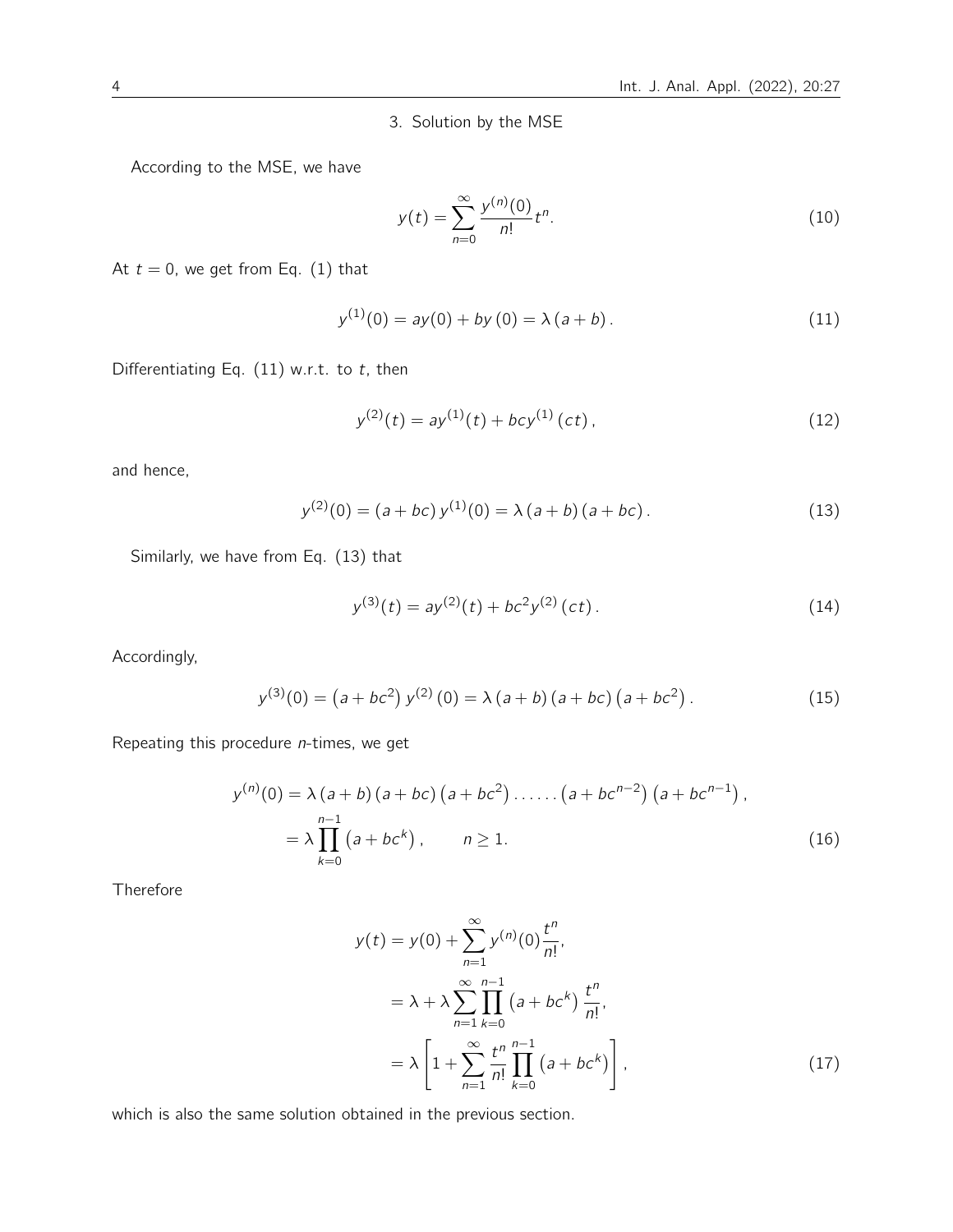### 4. Convergence analysis

**Theorem 1.** For a,  $b \in \mathbb{R}$ , the closed-form series solution:

$$
y(t) = \lambda \left[ 1 + \sum_{n=1}^{\infty} \frac{t^n}{n!} \prod_{k=0}^{n-1} (a + bc^k) \right],
$$
 (18)

has infinite radius of convergence  $\forall c \in [-1, 1]$  and hence the series is uniformly convergent on any compact interval on R.

Proof: Eq. (18) can be expressed as

$$
y(t) = \lambda \left[ 1 + \sum_{n=1}^{\infty} C_n(t) \right],
$$
 (19)

where  $C_n$  is defined by

$$
C_n(t) = \frac{t^n}{n!} \prod_{k=0}^{n-1} (a + bc^k), \quad n \ge 1.
$$
 (20)

Let  $\rho$  is the radius of convergence, by ratio test we can write

$$
\frac{1}{\rho} = \lim_{n \to \infty} \left| \frac{C_{n+1}}{C_n} \right| = \lim_{n \to \infty} \left| \frac{\frac{t^{n+1}}{(n+1)!} \prod_{k=0}^n (a + bc^k)}{\frac{t^n}{n!} \prod_{k=0}^{n-1} (a + bc^k)} \right|,
$$
\n
$$
= \lim_{n \to \infty} \left| \frac{(a + bc^n) \prod_{k=0}^{n-1} (a + bc^k)}{(n+1) \prod_{k=0}^{n-1} (a + bc^k)} \right| |t|,
$$
\n
$$
= \lim_{n \to \infty} \left| \frac{a + bc^n}{n+1} \right| |t|.
$$
\n(21)

For  $c \in (-1, 1)$ , we have  $\lim_{n \to \infty} c^n = 0$ , then

$$
\frac{1}{\rho} = \lim_{n \to \infty} \left| \frac{a + bc^n}{n+1} \right| |t| = 0, \quad \forall \ c \in (-1, 1), \ t \in \mathbb{R}.
$$
 (22)

At  $c = 1$  we have  $c^n = 1$  ( $\forall n \in \mathbb{N}$ ), then the limit in Eq. (22) reduces to

$$
\frac{1}{\rho} = \lim_{n \to \infty} \left| \frac{a+b}{n+1} \right| |t| = 0, \quad \text{where } c = 1, \ t \in \mathbb{R}.
$$
 (23)

At  $c = -1$  we have  $c^n = -1$  (if n is odd) and  $c^n = 1$  (if n is even), Accordingly, the limit (22) becomes

$$
\frac{1}{\rho} = \lim_{n \to \infty} \left| \frac{a \pm b}{n+1} \right| |t| = 0, \quad \text{where } c = -1, \ t \in \mathbb{R}, \tag{24}
$$

which completes the proof.  $\Box$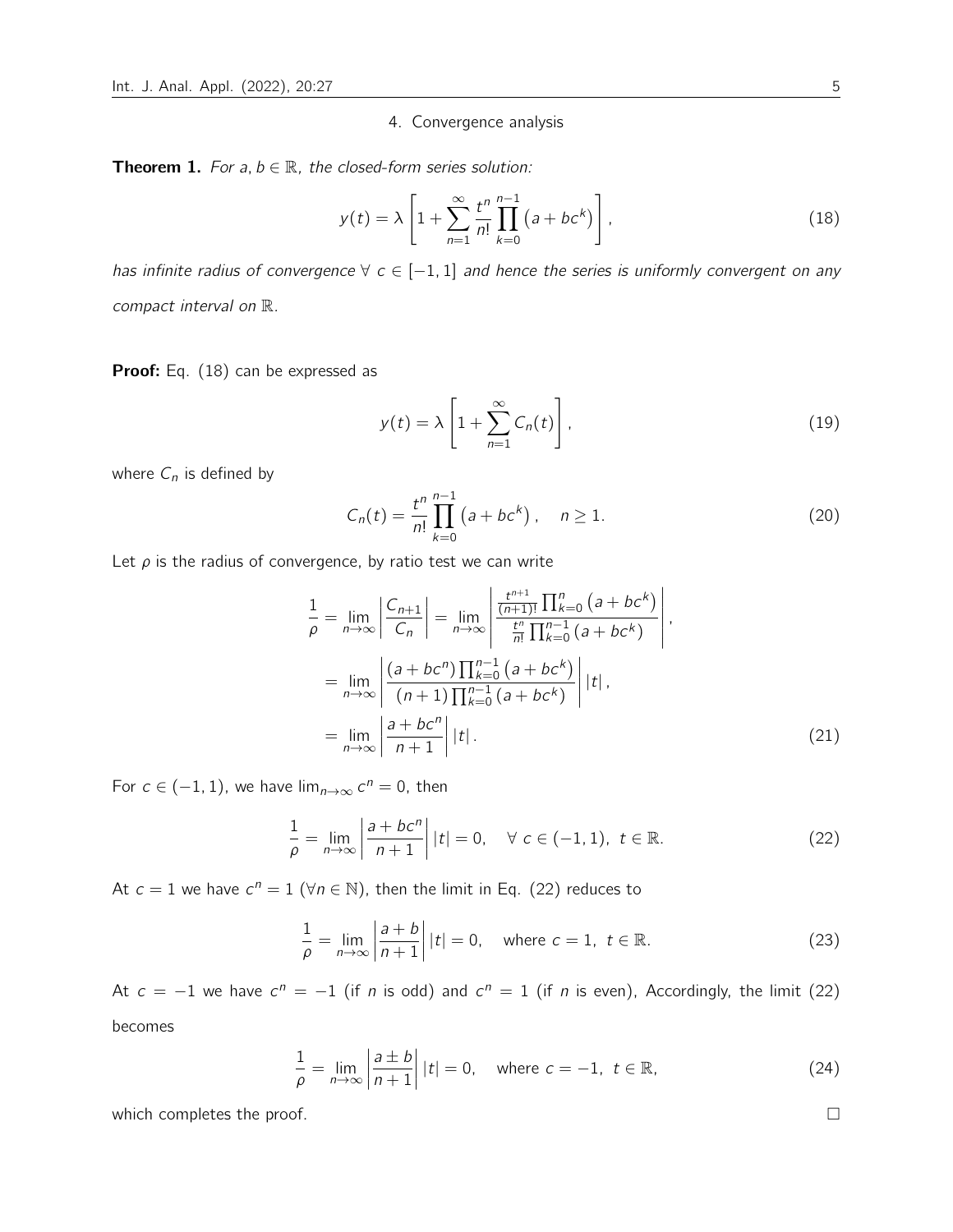### 5. Special cases & Comparisons

It was shown in the previous section that the solution of the PDDE is given by the closed-form:

$$
y(t) = \lambda \left[ 1 + \sum_{n=1}^{\infty} \frac{t^n}{n!} \prod_{k=0}^{n-1} (a + bc^k) \right].
$$
 (25)

In this section, the solutions of several special cases are determined and some of them are compared with those in the relevant literature.

5.1.  $\lambda = 1$ . At  $\lambda = 1$ , the PDDE (1) becomes

$$
y'(t) = ay(t) + by (ct), y(0) = 1,
$$
\n(26)

which has been solved by Fox et. al [19]. The solution of Eqs. (26) can be directly obtained from (18) by substituting  $\lambda = 1$ , and this gives

$$
y(t) = 1 + \sum_{n=1}^{\infty} \frac{t^n}{n!} \prod_{k=0}^{n-1} (a + bc^k),
$$
 (27)

which is the corresponding solution in [19].

5.2.  $b = 0$ . At  $b = 0$ , the present PDDE reduces to

$$
y'(t) = ay(t), \quad y(0) = \lambda,
$$
\n(28)

which has the exact solution:

$$
y(t) = \lambda e^{at}.\tag{29}
$$

Such exact solution can also be derived as a special case of our solution (18). To do that, we substitute  $b = 0$  into (18) to obtain

$$
y(t) = \lambda \left[ 1 + \sum_{n=1}^{\infty} \frac{t^n}{n!} \prod_{k=0}^{n-1} a \right],
$$
\n(30)

i.e.,

$$
y(t) = \lambda \left[ 1 + \sum_{n=1}^{\infty} \frac{a^n t^n}{n!} \right],
$$
\n(31)

where

$$
\prod_{k=0}^{n-1} a = a^n, \quad \forall \ n \ge 1.
$$
 (32)

Eq. (32) can be written as

$$
y(t) = \lambda \sum_{n=0}^{\infty} \frac{(at)^n}{n!} = \lambda e^{at},
$$
\n(33)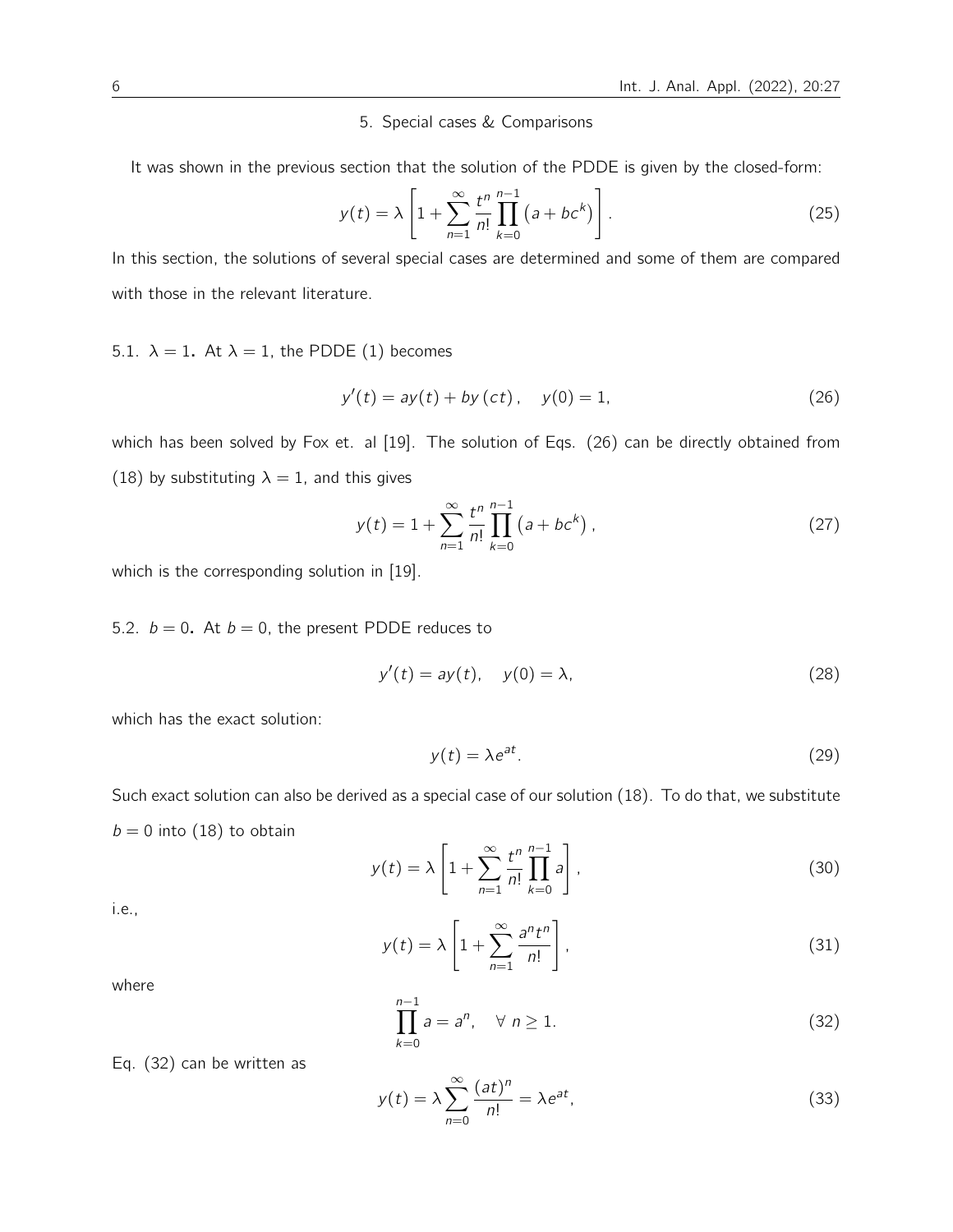which agrees with the exact solution of given in Eq. (29).

## 5.3.  $a = 0$ . At  $a = 0$ , the PDDE yields

$$
y'(t) = by (ct), \quad y(0) = \lambda. \tag{34}
$$

The solution of such case can be deduced from (18) as follows. Inserting  $a = 0$  into (18) leads to

$$
y(t) = \lambda \left[ 1 + \sum_{n=1}^{\infty} \frac{t^n}{n!} \prod_{k=0}^{n-1} \left( bc^k \right) \right] = \lambda \left[ 1 + \sum_{n=1}^{\infty} c^{\frac{1}{2}n(n-1)} \frac{(bt)^n}{n!} \right],
$$
 (35)

where

$$
\prod_{k=0}^{n-1} (bc^k) = b^n c^{\frac{1}{2}n(n-1)}, \quad \forall \ n \ge 1.
$$
 (36)

The solution (36) is equivalent to the form:

$$
y(t) = \lambda \sum_{n=0}^{\infty} c^{\frac{1}{2}n(n-1)} \frac{(bt)^n}{n!}.
$$
 (37)

5.4.  $c = 1$ . At  $c = 1$ , we have PDDE becomes the ODE:

$$
y'(t) = (a + b)y(t), y(0) = \lambda,
$$
 (38)

and its solution is known as

$$
y(t) = \lambda e^{(a+b)t}.\tag{39}
$$

This solution can also be obtained by substituting  $c = 1$  into (18) which gives

$$
y(t) = \lambda \left[ 1 + \sum_{n=1}^{\infty} \frac{t^n}{n!} \prod_{k=0}^{n-1} (a+b) \right],
$$
 (40)

i.e.,

$$
y(t) = \lambda \left[ 1 + \sum_{n=1}^{\infty} \frac{(a+b)^n t^n}{n!} \right],
$$
\n(41)

where

$$
\prod_{k=0}^{n-1} (a+b) = (a+b)^n, \quad \forall \ n \ge 1.
$$
 (42)

Eq. (42) can be written as

$$
y(t) = \lambda \sum_{n=0}^{\infty} \frac{((a+b)t)^n}{n!} = \lambda e^{(a+b)t},\tag{43}
$$

which is the same exact solution of the Eqs. (39).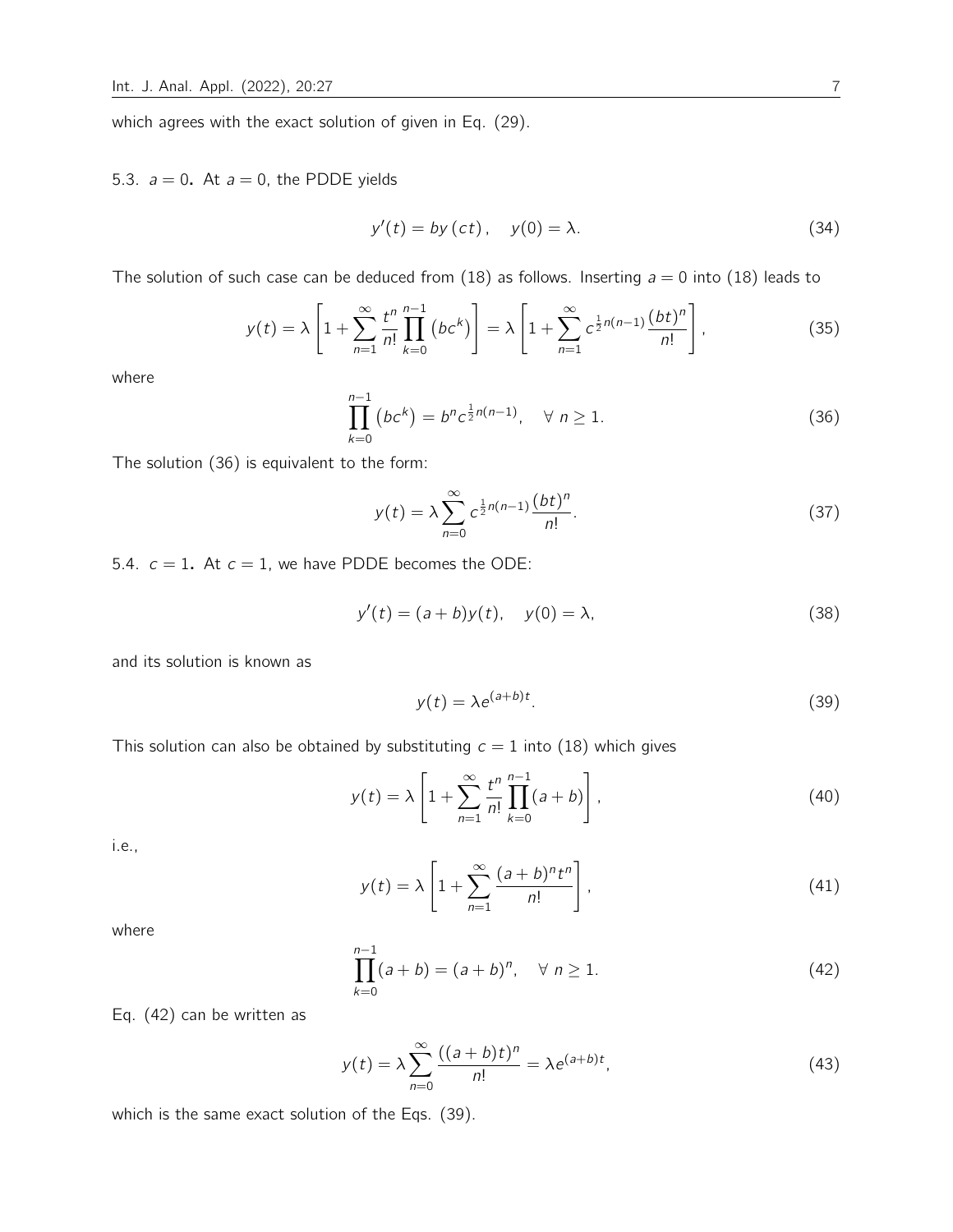5.5.  $c = -1$ ,  $a \neq \pm b$ . At  $c = -1$ , the PDDE becomes

$$
y'(t) = ay(t) + by(-t), y(0) = \lambda.
$$
 (44)

Indeed, the model (44) is interesting and its exact solution is obtained here in terms of hyperbolic and trigonometric functions. In addition, such exact solution will be expressed in an equivalent form via Mittag-Leffler functions. Substituting  $c = -1$  into (18), we obtain

$$
y(t) = \lambda \left[ 1 + \sum_{n=1}^{\infty} \frac{t^n}{n!} \psi_n \right],
$$
\n(45)

where  $\psi_n$  is defined by

$$
\psi_n = \prod_{k=0}^{n-1} (a + b(-1)^k), \quad n \ge 1.
$$
\n(46)

Using the products rules, it can be shown that

$$
\psi_n = \prod_{k=0}^{n-1} (a+b(-1)^k) = \begin{cases} (a^2 - b^2)^{\frac{n}{2}}, & \text{if } n \text{ even}, \\ \\ (a+b)^{\frac{n+1}{2}}(a-b)^{\frac{n-1}{2}}, & \text{if } n \text{ odd}. \end{cases}
$$
(47)

The series solution (45) can be written as

$$
y(t) = \lambda \left[ 1 + \sum_{n=1}^{\infty} \frac{t^{2n-1}}{(2n-1)!} \psi_{2n-1} + \sum_{n=1}^{\infty} \frac{t^{2n}}{(2n)!} \psi_{2n} \right],
$$
 (48)

where  $\psi_{2n-1}$  and  $\psi_{2n}$  are obtained from (47) by

$$
\psi_{2n-1} = (a+b)^n (a-b)^{n-1}, \qquad \psi_{2n} = (a^2 - b^2)^n. \tag{49}
$$

Accordingly, Eq. (48) gives

$$
y(t) = \lambda \left[ 1 + \sum_{n=1}^{\infty} \frac{t^{2n-1}}{(2n-1)!} (a+b)^n (a-b)^{n-1} + \sum_{n=1}^{\infty} \frac{t^{2n}}{(2n)!} (a^2 - b^2)^n \right],
$$
 (50)

i.e.,

$$
y(t) = \lambda \left[ 1 + \sum_{n=0}^{\infty} \frac{t^{2n+1}}{(2n+1)!} (a+b)^{n+1} (a-b)^n + \sum_{n=0}^{\infty} \frac{t^{2n+2}}{(2n+2)!} (a^2-b^2)^{n+1} \right].
$$
 (51)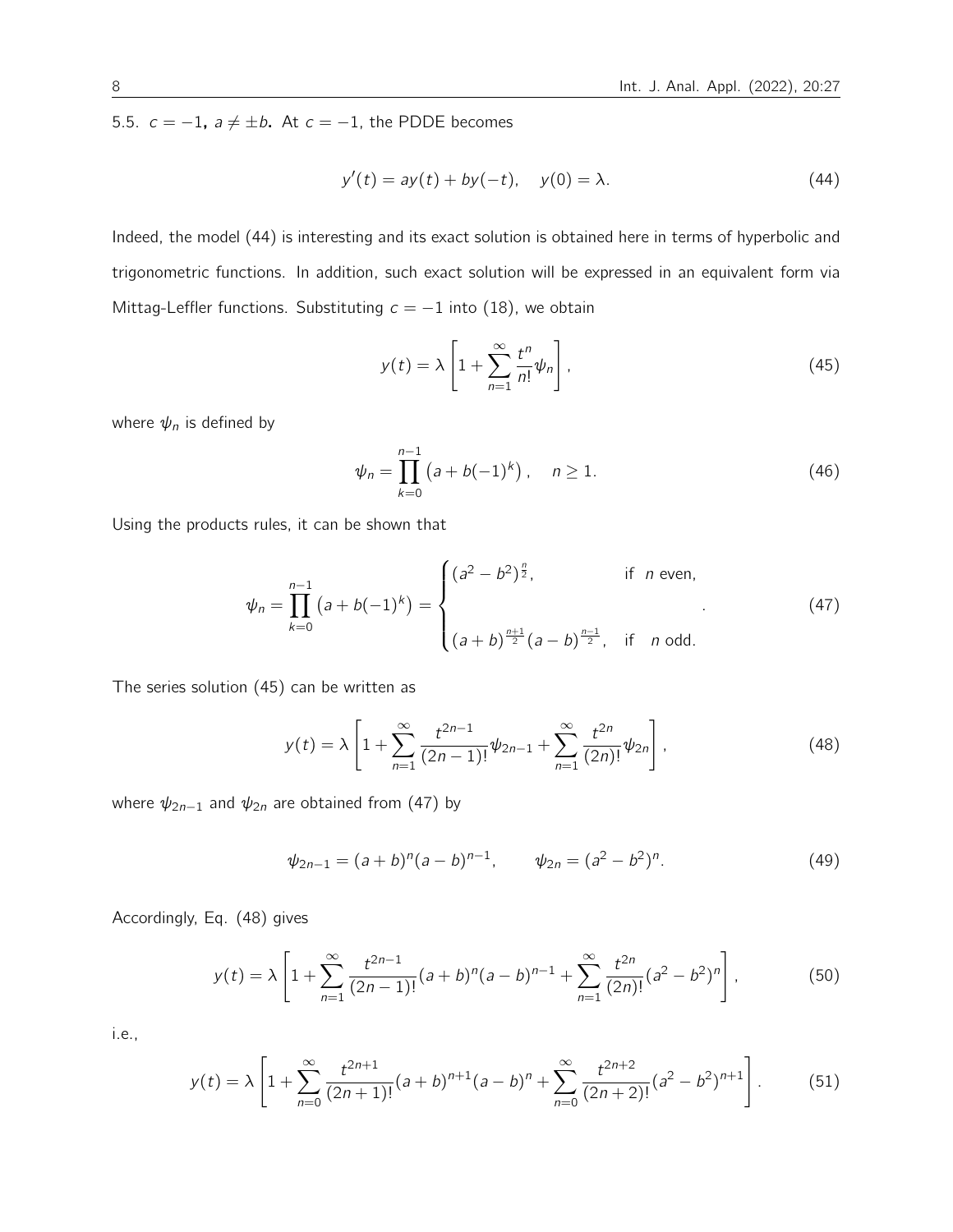5.5.1. Hyperbolic functions ( $a > b$ ). Eq. (51) gives

$$
y(t) = \lambda \left[ 1 + (a+b) \sum_{n=0}^{\infty} \frac{(\sqrt{a^2 - b^2})^{2n} t^{2n+1}}{(2n+1)!} + \sum_{n=0}^{\infty} \frac{(\sqrt{a^2 - b^2})^{2n+2} t^{2n+2}}{(2n+2)!} \right],
$$
  
\n
$$
= \lambda \left[ 1 + \frac{a+b}{\sqrt{a^2 - b^2}} \sum_{n=0}^{\infty} \frac{(\sqrt{a^2 - b^2})^{2n+1} t^{2n+1}}{(2n+1)!} + \sum_{n=0}^{\infty} \frac{(\sqrt{a^2 - b^2} t)^{2n+2}}{(2n+2)!} \right],
$$
  
\n
$$
= \lambda \left[ 1 + \sqrt{\frac{a+b}{a-b}} \sum_{n=0}^{\infty} \frac{(\sqrt{a^2 - b^2} t)^{2n+1}}{(2n+1)!} + \sum_{n=0}^{\infty} \frac{(\sqrt{a^2 - b^2} t)^{2n+2}}{(2n+2)!} \right],
$$
  
\n
$$
= \lambda \left[ 1 + \sqrt{\frac{a+b}{a-b}} \sinh\left(\sqrt{a^2 - b^2} t\right) + \sum_{n=1}^{\infty} \frac{(\sqrt{a^2 - b^2} t)^{2n}}{(2n)!} \right],
$$
  
\n
$$
= \lambda \left[ \sqrt{\frac{a+b}{a-b}} \sinh\left(\sqrt{a^2 - b^2} t\right) + \cosh\left(\sqrt{a^2 - b^2} t\right) \right], \quad a > b.
$$
  
\n(52)

The curves of the hyperbolic solution in Eq. (52) are depicted in Fig. 1 at three different sets for the values of a and b.



Figure 1. Plots of the hyperbolic solution in Eq. (52) at  $a = 2$ ,  $b = 1$ ,  $a = 3$ ,  $b = 2$ , and  $a = 4, b = 3$ .

5.5.2. Mittag-Leffler functions. Here, it is noted that Eq. (51) can be written using the Gamma function in the form:

$$
y(t) = \lambda \left[ 1 + \sum_{n=0}^{\infty} \frac{t^{2n+1}}{\Gamma(2n+2)} (a+b)^{n+1} (a-b)^n + \sum_{n=0}^{\infty} \frac{t^{2n+2}}{\Gamma(2n+3)} (a^2-b^2)^{n+1} \right],
$$
 (53)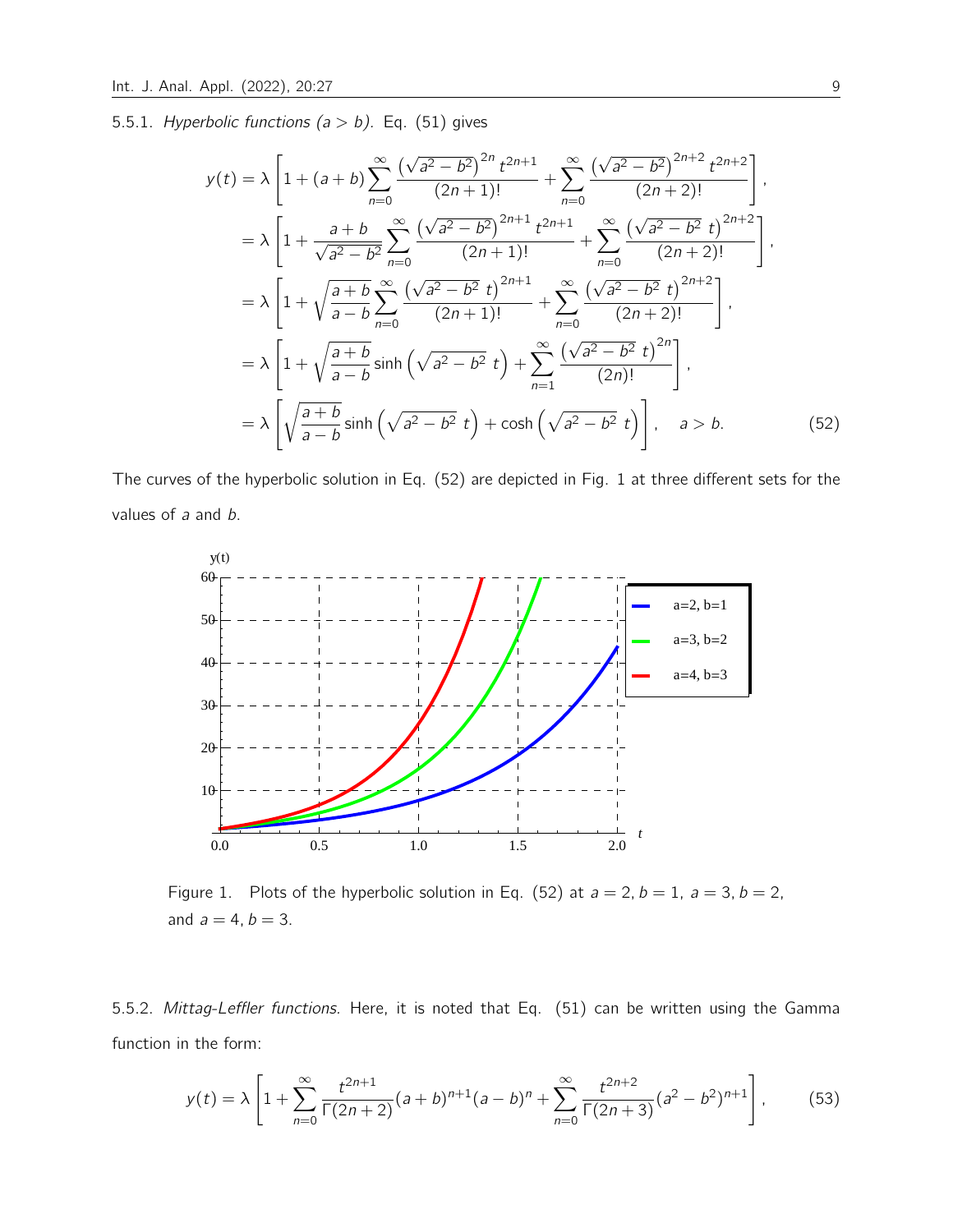or

$$
y(t) = \lambda \left[ 1 + (a+b)t \sum_{n=0}^{\infty} \frac{((a^2 - b^2)t^2)^n}{\Gamma(2n+2)} + (a^2 - b^2)t^2 \sum_{n=0}^{\infty} \frac{((a^2 - b^2)t^2)^n}{\Gamma(2n+3)} \right].
$$
 (54)

Using the definition of the two-parameter Mittag-Leffler function:

$$
E_{\alpha,\beta}(z) = \sum_{n=0}^{\infty} \frac{z^n}{\Gamma(\alpha n + \beta)},
$$
\n(55)

then Eq. (54) takes the following final form:

$$
y(t) = \lambda \left[ 1 + (a+b)tE_{2,2} \left( (a^2 - b^2)t^2 \right) + (a^2 - b^2)t^2E_{2,3} \left( (a^2 - b^2)t^2 \right) \right].
$$
 (56)

This last form can also be used to establish the solution in terms of trigonometric functions via some properties of the Mittag-Leffler functions as shown below.

5.5.3. Trigonometric functions ( $b > a$ ). Suppose that  $b > a$ , then we can rewrite (56) as

$$
y(t) = \lambda \left[ 1 + (a+b)tE_{2,2} \left( -(\sqrt{b^2 - a^2} t)^2 \right) - (b^2 - a^2)t^2 E_{2,3} \left( -(\sqrt{b^2 - a^2} t)^2 \right) \right].
$$
 (57)

Applying the following properties [21]:

$$
E_{2,2}(-z^2) = \frac{\sin(z)}{z}, \qquad E_{2,3}(-z^2) = \frac{1 - \cos(z)}{z^2}, \tag{58}
$$

for  $z =$ √  $\overline{b^2 - a^2}$  t we have

$$
E_{2,2}\left(-(\sqrt{b^2-a^2} t)^2\right) = \frac{\sin(\sqrt{b^2-a^2} t)}{\sqrt{b^2-a^2} t},\tag{59}
$$

$$
E_{2,3}\left(-(\sqrt{b^2-a^2} t)^2\right) = \frac{1-\cos(\sqrt{b^2-a^2} t)}{(b^2-a^2)t^2}.
$$
\n(60)

Substituting (59) and (60) into (57) and simplifying, we obtain

$$
y(t) = \lambda \left[ \sqrt{\frac{b+a}{b-a}} \sin \left( \sqrt{b^2 - a^2} t \right) + \cos \left( \sqrt{b^2 - a^2} t \right) \right], \quad b > a.
$$
 (61)

This also the same solution reported by Ebaid and Al-Jeaid [22]. It can be easily seen that the solution is periodic with periodicity  $P = \frac{2\pi}{\sqrt{2}}$  $\frac{2\pi}{b^2-a^2}$ . Fig. 2 shows three different periodic solutions with  $P = 2\pi, \pi$ , and  $\pi/2$ .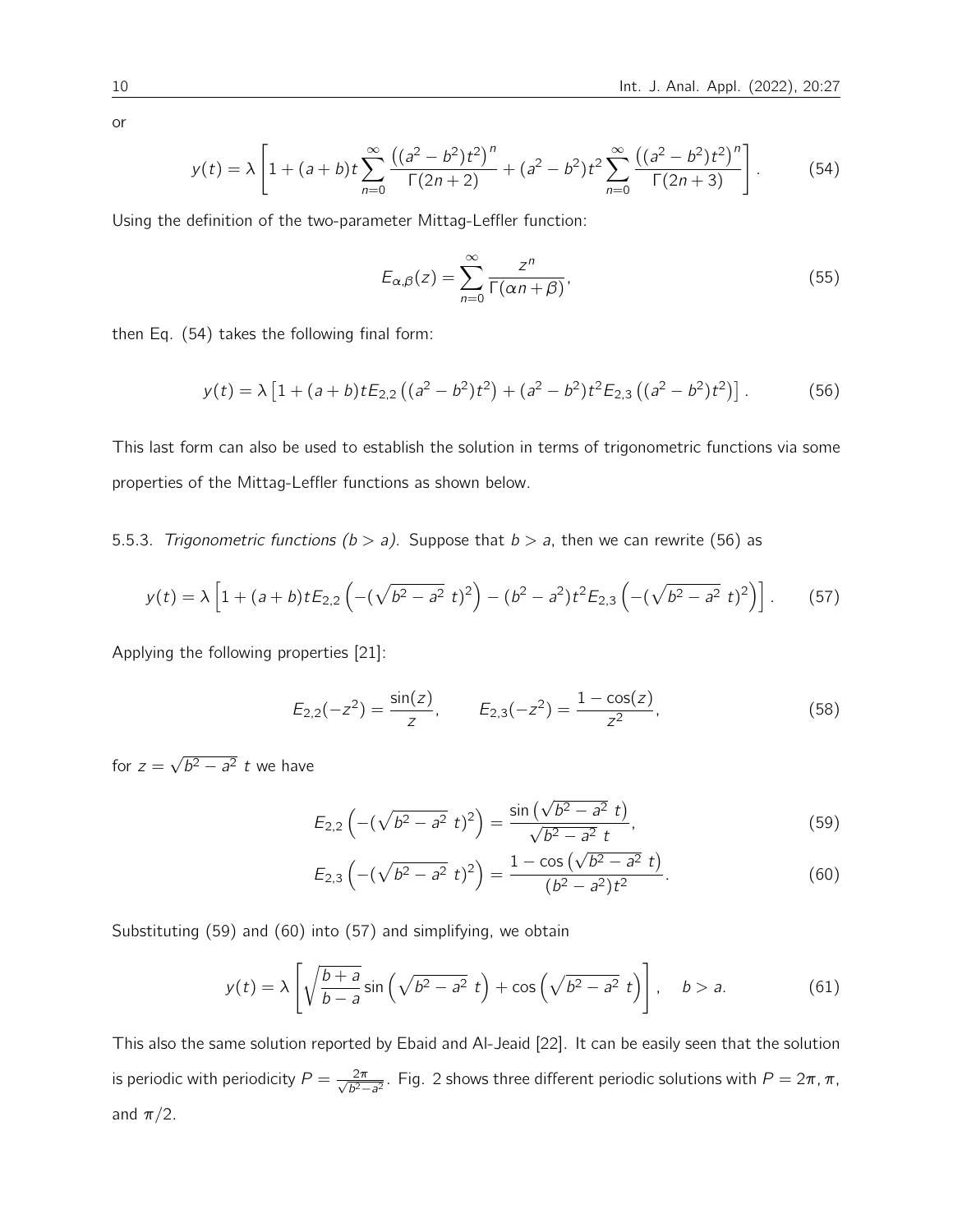

Figure 2. Plots of the periodic solution in Eq. (61) at  $a = 1, b =$ √  $2(P = 2\pi)$ ,  $a =$ √  $\overline{3}, b =$ √  $\overline{7}$   $(P = \pi)$ , and  $a = 1$ ,  $b =$ √  $\overline{17}$   $(P = \frac{\pi}{2})$  $\frac{\pi}{2}$ ).

6. The ADE ( $a = -1$ ,  $b = c = \frac{1}{a}$  $\frac{1}{q}$ ,  $q > 1$ )

At  $a = -1$  and  $b = c = \frac{1}{a}$  $\frac{1}{q}$   $(q > 1)$ , the PDDE  $(1)$  becomes the ADE  $[10\n-12]$ :

$$
y'(t) = -y(t) + \frac{1}{q}y\left(\frac{t}{q}\right), \quad y(0) = \lambda,\tag{62}
$$

Substituting the above values into (18) implies that

$$
y(t) = \lambda \left[ 1 + \sum_{n=1}^{\infty} \frac{t^n}{n!} \prod_{k=0}^{n-1} \left( q^{-(k+1)} - 1 \right) \right],
$$
 (63)

i.e.,

$$
y(t) = \lambda \left[ 1 + \sum_{n=1}^{\infty} \frac{t^n}{n!} \prod_{k=1}^n (q^{-k} - 1) \right].
$$
 (64)

which is in full agreement with the corresponding result in [10].

**Conflicts of Interest:** The author(s) declare that there are no conflicts of interest regarding the publication of this paper.

#### References

- [1] H.I. Andrews, Third Paper: Calculating the Behaviour of an Overhead Catenary System for Railway Electrification, Proc. Inst. Mech. Eng. 179 (1964), 809–846. [https://doi.org/10.1243/pime\\_proc\\_1964\\_179\\_050\\_02](https://doi.org/10.1243/pime_proc_1964_179_050_02).
- [2] M.R. Abbott, Numerical Method for Calculating the Dynamic Behaviour of a Trolley Wire Overhead Contact System for Electric Railways, Computer J. 13 (1970), 363–368. <https://doi.org/10.1093/comjnl/13.4.363>.